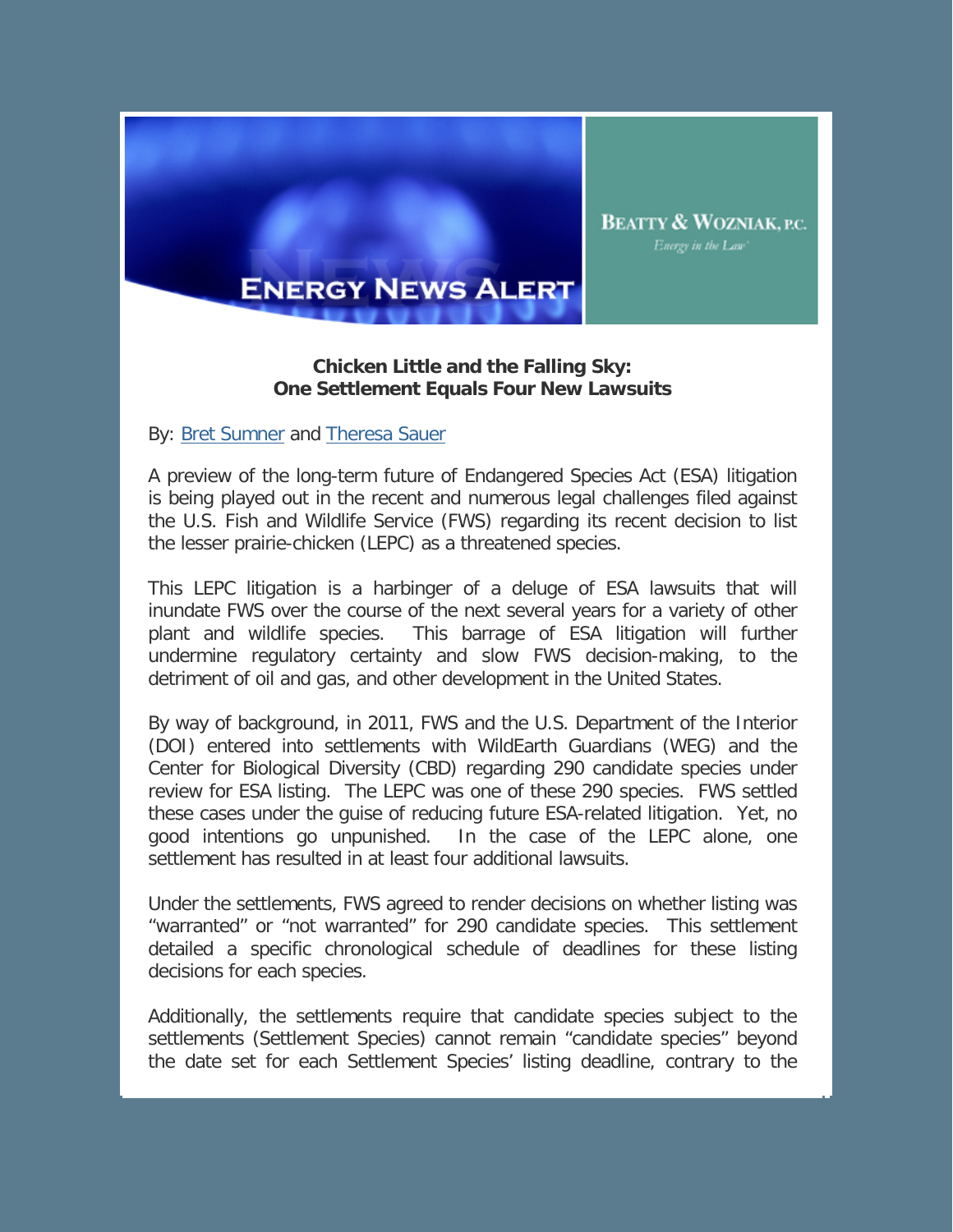provisions of the ESA.

In the case of the LEPC, in the settlements, FWS agreed to propose a listing decision on the species in 2012, with a final determination in 2013. FWS announced its final decision to list the LEPC as threatened on March 27, 2014, and issued a final rule on April [1](#page-1-0)0, 2014. $<sup>1</sup>$  The listing decision for the LEPC</sup> went into effect on May 1[2](#page-1-1), 2014.<sup>2</sup>

FWS's final listing decision has raised the ire of the affected states, agriculture and industry, as well as WEG, CBD and the Defenders of Wildlife – the very same environmental organizations who sued to require FWS to make a listing decision. A series of legal challenges ensued.

First, on March 17, 2014, the State of Oklahoma and Domestic Energy Producers Alliance filed suit against the DOI and FWS challenging FWS's ESA settlements and its requirement to make listing decisions on 290 species without utilizing the option of maintaining the species as a candidate species under the ESA. The LEPC, a candidate species at the time the suit was initiated, is one of the species at the heart of this lawsuit. The States of Kansas and North Dakota and the Oklahoma Farm Bureau joined the suit as plaintiffs in an amended complaint on April 1, 2014. The State of Nebraska is also acting as an intervenor plaintiff in the matter.

In this lawsuit, plaintiffs are asking the court to declare that FWS violated the ESA, the Administrative Procedure Act (APA), and the U.S. Constitution by agreeing to the WEG and CBD settlements and amending ESA timelines and procedures for listing decisions. Plaintiffs are additionally asking the court to vacate and remand any FWS listing decision on a Settlement Species located within any plaintiff state boundaries, including the LEPC, and enjoin FWS from making further listing decisions on Settlement Species pursuant to the terms of the WEG and CBD settlements. This matter was filed in the U.S. District Court for the Northern District of Oklahoma. The court is currently considering a motion by FWS to change venue to the U.S. District Court for the District of Columbia.

Second, on June 6, 2014, the Oklahoma Independent Petroleum Association, Oklahoma Oil and Gas Association, International Association of Geophysical Contractors, Independent Petroleum Association of America, American Petroleum Institute, and Western Energy Alliance filed suit against the DOI

l

<span id="page-1-0"></span><sup>&</sup>lt;sup>1</sup> 79 Fed. Reg. 19,973 (Apr. 10, 2014).

<span id="page-1-1"></span> $2$  79 Fed. Reg. 19,974.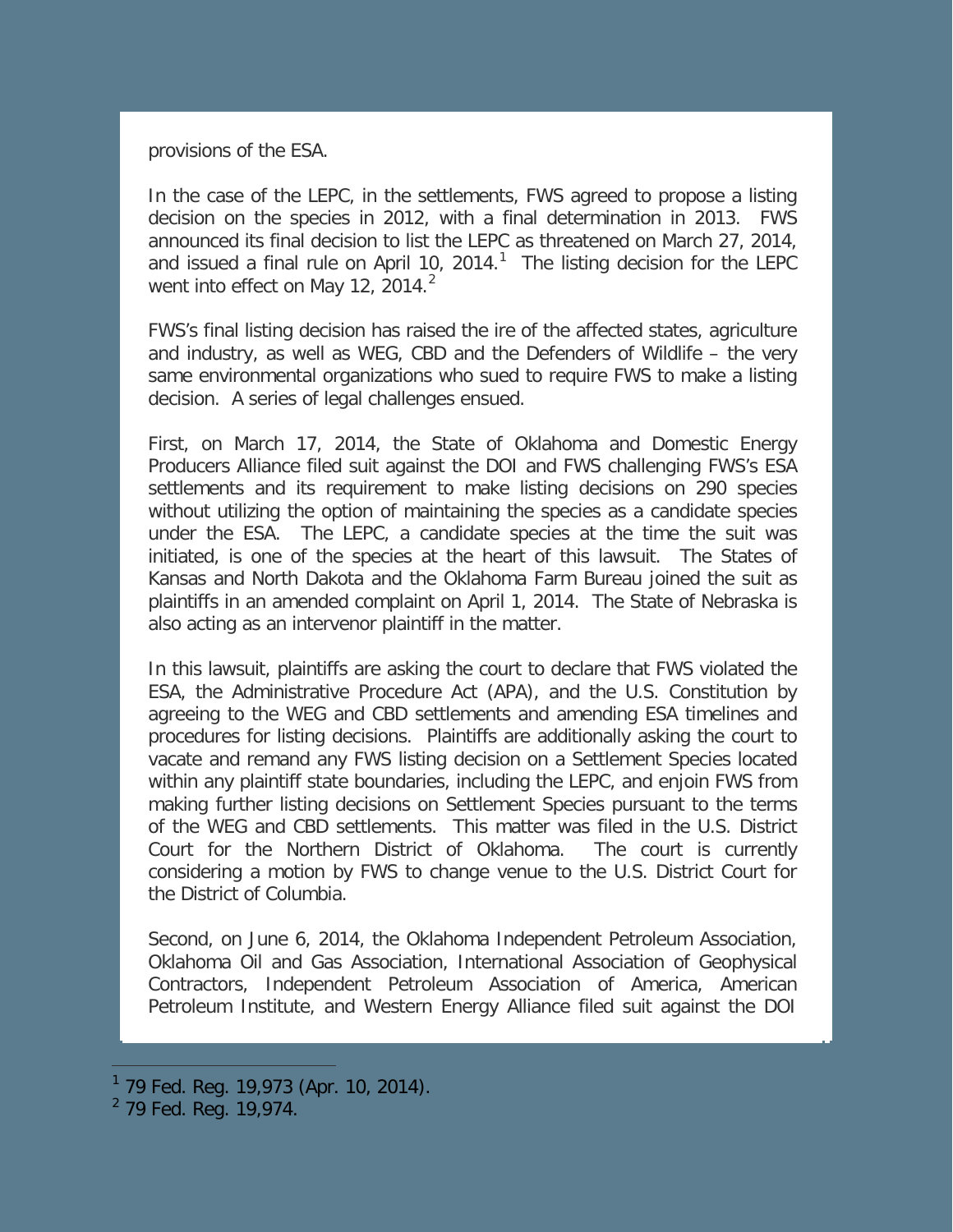and FWS, challenging the LEPC listing decision. These organizations are requesting the court find that FWS's LEPC listing decision violates the APA and ESA, and seek to have the court vacate FWS's LEPC final listing decision. This matter was filed in the U.S. District Court for the Northern District of Oklahoma.

Third, on June 9, 2014, the Permian Basin Petroleum Association and four New Mexico counties (Chaves, Roosevelt, Eddy, and Lea) filed suit against DOI and FWS, similarly challenging the LEPC listing decision and asking the court to vacate the LEPC listing decision based on violations of the ESA and APA. This matter was filed in the U.S. District Court for the Western District of Texas.

Fourth, and most recently, despite obtaining a listing decision within the time frame specified in their settlement with FWS, on June 17, 2014 Defenders of Wildlife, CBD and WEG filed suit against DOI and FWS, also challenging the LEPC listing decision. This lawsuit alleges, however, that FWS did not go far enough. Plaintiffs are asking the court to find that FWS's decision to list the LEPC as threatened instead of endangered violates the ESA and APA, and therefore plaintiffs seek to have the court order FWS to reconsider the listing decision and issue a new final determination within six months.

Additionally, plaintiffs are challenging the promulgation of the rulemaking under section 4(d) of the ESA that is related to the LEPC threatened listing, arguing that the amount of take authorized in the rulemaking has not been properly analyzed and will result in an unwarranted population decline. $3$ Plaintiffs are asking the court to vacate the 4(d) rule and eliminate this option for authorized take of the LEPC. Plaintiffs allege that FWS violated the National Environmental Policy Act (NEPA), the ESA and the APA in promulgating an ESA section 4(d) special rule, 16 U.S.C. § 1533(d), for the LEPC that allows for incidental take of the species by the oil and gas industry through enrollment in the LEPC Interstate Working Group's LEPC Range-Wide Conservation Plan, better known as the Western Association of Fish and Wildlife Agencies Range-Wide Plan. This matter was filed in the U.S. District Court for the District of Columbia.

The Federal Register notice listing the final rule for the threatened

ł

<span id="page-2-0"></span> $3$  Plaintiffs intend that FWS will declare the LEPC endangered. If that happens, a  $4(d)$ rule would not be available as the statute and its implementing regulations only allow FWS to authorize take pursuant to an approved conservation plan for a *threatened* species and not an *endangered* species.